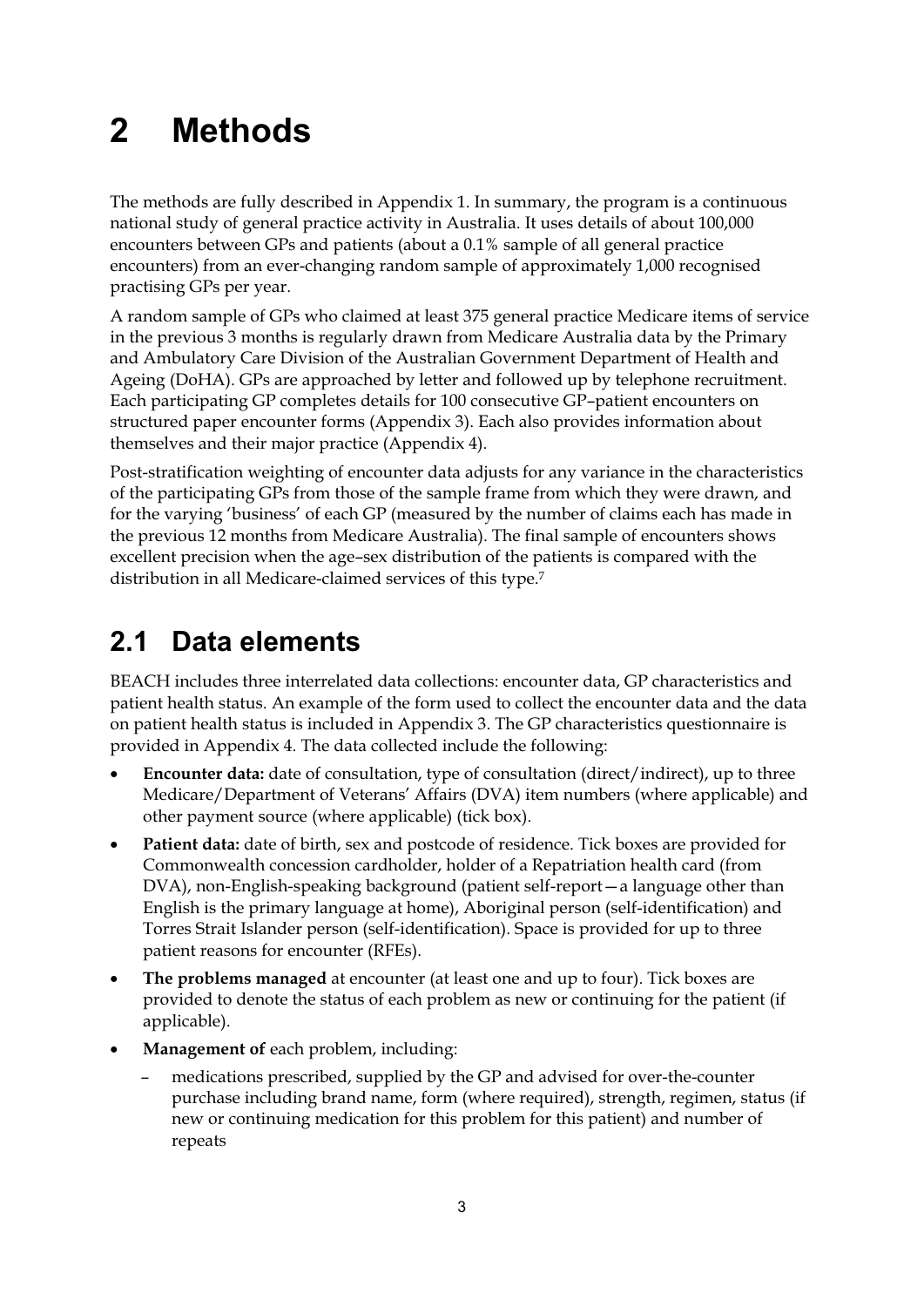- other treatments provided for each problem including counselling, advice and education, and procedures undertaken; and if other treatment was provided by practice nurse (tick box)
- new referrals to medical specialists, allied health professionals and hospital
- investigations including pathology tests, imaging and other investigations ordered at the encounter.
- $\bullet$  **GP characteristics:** age and sex, years in general practice, number of GP sessions worked per week, number of GPs working in the practice, postcode of major practice address, country of graduation, postgraduate general practice training and Fellow of the Royal Australian College of General Practitioners status, after-hours care arrangements, use of computers in the practice, whether the practice is accredited, whether it is a teaching practice, work undertaken in other clinical settings and hours worked in direct patient care.

## **2.2 Statistical methods**

The analysis of all BEACH data was conducted with Statistical Analysis System (SAS) version 9.1.3.8 When originally published, data from 1999–00 to 2004–05 were analysed using SAS version 6.129 (with additional programming to adjust for the cluster sample study design). In this report (and others published since 2007) these data have been re-analysed using SAS version 9.1.3 (which adjusts for the cluster design without the need for additional programming). This has resulted in slightly tighter confidence intervals and minor variations in point estimates (of up to 0.1) when compared with data published in earlier annual reports for the 1998–2004 data years.

BEACH is a single stage cluster sample study design, each 100 encounters forming a cluster around each GP participant. In cluster samples, variance needs to be adjusted to account for the correlation between observations within clusters. Procedures in SAS version 9.1.3 are used to calculate the intracluster correlation and adjust the confidence intervals accordingly.<sup>8</sup>

The encounter is the primary unit of inference. Proportions (%) are used when describing the distribution of an event that can arise only once at a consultation (for example, age, sex), or to describe the distribution of events within a class of events (for example, problem A as a percentage of total problems). Rates per 100 encounters are used when an event can occur more than once at the consultation (for example RFEs, problems managed or medications).

Rates per 100 problems are used when a management event can occur more than once per problem managed.

The statistical significance of changes in characteristics of the GPs is tested using the chi-square test statistic. However, in general, the results for events occurring at GP–patient encounters present the rate per 100 encounters and the 95% confidence interval.

- Changes over time, in the frequency of these events are judged significant (that is, a real change has occurred) if the two sets of confidence intervals do not overlap. For example, Result A: 11.5 per 100 encounters (95% CI: 11.3–11.7) is significantly less than Result B: 11.9 per 100 encounters (95% CI: 11.8–12.0).
- If the two sets of confidence intervals butt together the difference is regarded as marginal. For example, Result A: 11.5 per 100 encounters (95% CI: 11.3–11.7) is marginally lower than Result B: 11.9 (95% CI: 11.7–12.1).
- If they overlap, then no change has been measured.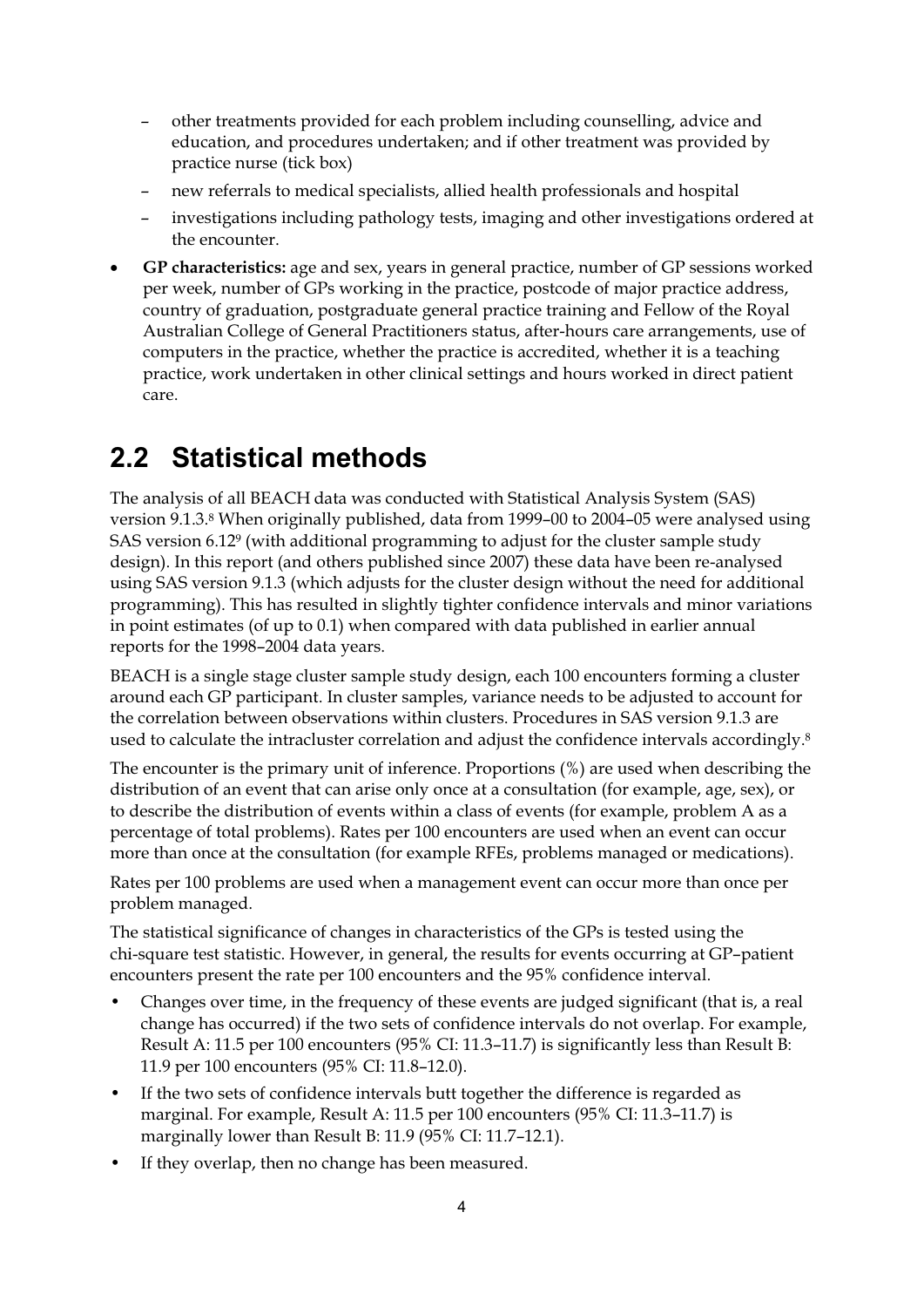## **2.3 Changes over time**

While in this report SAS version 9.1.38 was used for all analyses, changes in method or approach have occurred on occasion over the 10 years of the BEACH study. Data presented in this report are comparable for each result across all data years. Where methodological changes have occurred, the data have either:

- been recalculated using the new method (for example, body mass index was recalculated due to a change in the World Health Organization body mass index groupings)
- been regrouped for comparability (where this occurs, it is has been noted in the footnotes of the table)
- been omitted from this report (if recalculation or grouping was not possible). Where data are omitted, this is noted in the tables as not applicable  $(N/A)$  or not available  $(NAv)$ , as appropriate.

Readers should be aware that there may be discrepancies between data in this report and data published in earlier BEACH reports.

In measuring changes over time, the 2007–08 results are compared with those from 1998–99 wherever possible. However, as in any long-term research program, changes occur over the years. For example, in response to requests from DoHA (then the Department of Health and Aged Care), more detailed coding systems for pharmaceuticals, pathology and imaging test orders were developed, and these were applied from year 3 (2000–01) onwards. In these cases, change is measured from 2000–01 because earlier years are not comparable. Practice nurse activity data were not collected until 2005–06, so the changes are only considered between 2005–06 and 2007–08.

Each table includes the most frequent events occurring in 2007–08 and the comparative results for each of the earlier years have been provided. In addition, each table includes data for events that were more frequent in past year(s) that are no longer as frequent in 2007–08. All results are presented in decreasing order of frequency by the 2007–08 data.

The direction and type of change between 1998–99 (or 2000–01 where appropriate) and 2007–08 is indicated for each result in the far right column of the tables:

- $\bigwedge$  indicates a statistically significant linear change
- $\uparrow/\downarrow$  indicates a marginally significant linear change
- § indicates a non-linear significant or marginal change
- — indicates there was no change.

## **2.4 Extrapolated national estimates**

Where the results demonstrate a significant change over time, the estimated national change across total GP Medicare services from 1998–99 (or where appropriate 2000–01) to 2007–08 can be calculated using the method detailed below. An example of an extrapolated national change is given in the description of each table in the report from Chapter 5 onward.

- The national estimates are calculated by dividing the rate per 100 encounters of the selected event for 1998–99 (or 2000–01 where appropriate) by 100, and then multiplying by the total number of general practitioner services claimed through Medicare in that year (rounded to the nearest 100,000, see Table 1.1) to give the estimated annual number of events in 1998–99 (or 2000–01). The process is then repeated for 2007–08. The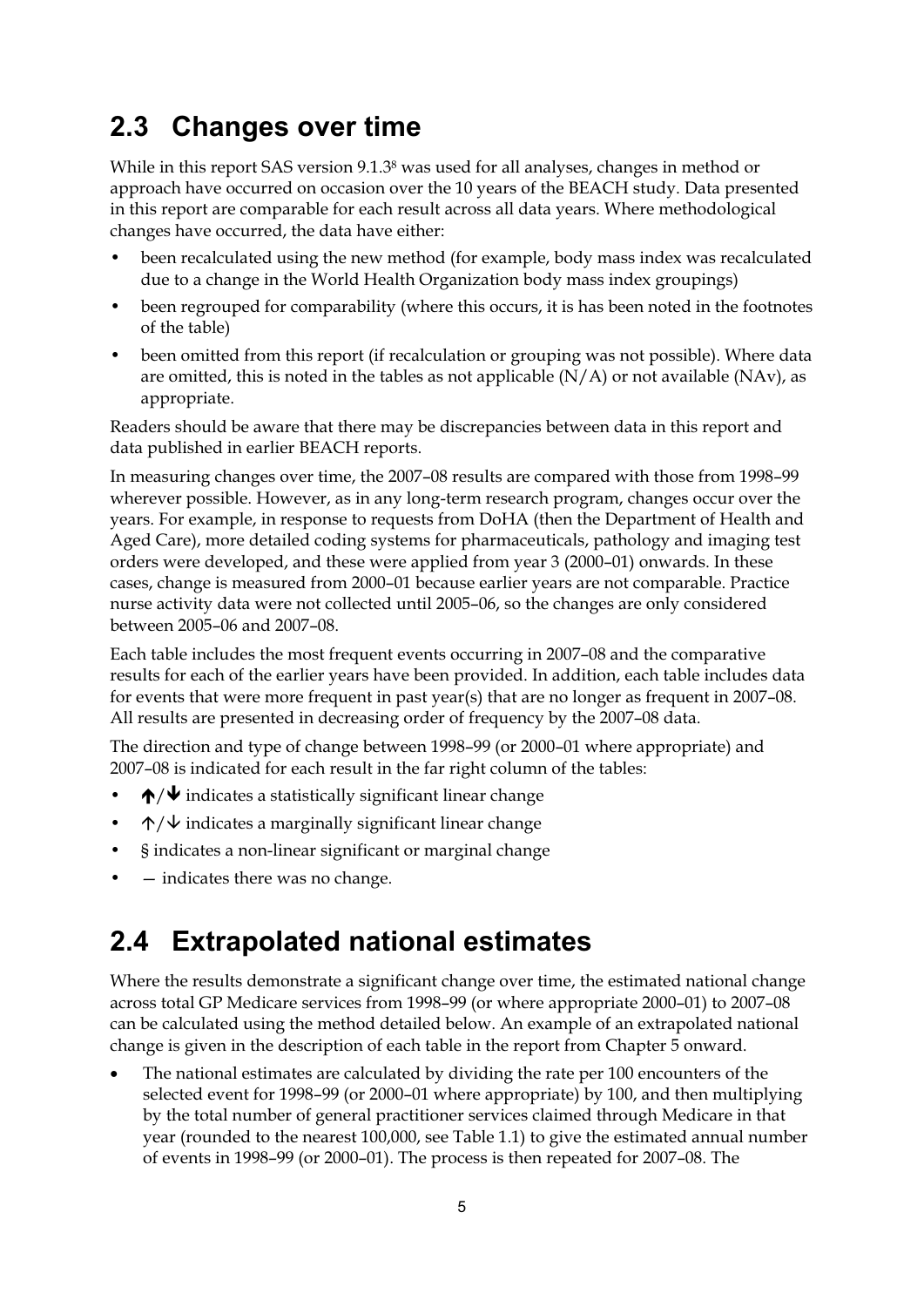difference between the two estimates (to the nearest 10,000) gives the estimated national change in the rate of encounters for that event over the period of interest.

- This is expressed as the estimated increase or decrease over the study period (between 1998–99 or 2000–01 and 2007–08), in the number of general practice contacts for that event. For example, an increase or decrease in the number of GP management contacts with problem X occurring in Australia in 2007–08 when compared with 1998–99 (or 2000–01).

Table 1.1 provides the total number of general practice professional service items claimed from Medicare in each financial year from 1998–99 to 2007–08. In this report extrapolations are calculated using the number of GP Medicare items claimed rounded to the nearest 100,000. The rounded number is also provided in Table 1.1. Readers can use the method described above to calculate the national effect of any significant change in a single result over any two time points.

#### *Example of extrapolation*

A significant increase in the number of problems managed at encounter (Chapter 7), from 145.3 per 100 encounters in 1998–99 to 151.3 in 2007–08:

 $(145.3/100)$  x 102.6 million = 149.1 million problems managed in general practice nationally in 1998–99, and  $(151.3/100) \times 107.0$  million = 161.9 million problems managed in 2007–08.

This suggests there were 12.8 million (161.9 million minus 149.1 million) more problems managed at GP encounters in Australia in 2007–08 than in 1998–99.

**Table 1.1: Number of general practice professional services claimed from Medicare Australia each financial year, 1998–99 to 2007–08 ('000)** 

|                                |         | 1998-99 1999-00 | 2000-01 |        | 2001-02 2002-03 | 2003-04 2004-05 |        | 2005–06 |         | $2006 - 07$ 2007-08 <sup>(a)</sup> |
|--------------------------------|---------|-----------------|---------|--------|-----------------|-----------------|--------|---------|---------|------------------------------------|
| Number of GP<br>MBS items      |         | 102.552 101.517 | 100.645 | 99.921 | 96.919          | 96.330          | 98.180 | 101.095 | 103.433 | 107.041                            |
| Rounded no. of<br>GP MBS items | 102.600 | 101.500         | 100.600 | 99.900 | 96.900          | 96.300          | 98.200 | 101.100 | 103.400 | 107.000                            |

(a) Medicare data for the 2007–08 year included data from the March 2007 to April 2008 quarters because the 2007–08 financial year data were not available at the time of preparation of this report.

*Source:* Medicare statistics, Table B1 - Medicare: Number of services ('000) by quarter and financial year of processing by broad type of service. Available from <www6.health.gov.au/internet/main/publishing.nsf/Content/41322B5BFABA25FFCA25744B000334C4/\$File/tableb1.xls>.

### **Limitations of extrapolations**

The extrapolations to the total encounters occurring nationally in any one year is only an estimate. It is likely to provide:

- an underestimate of the true 'GP workload' of a condition/treatment because the extrapolations are made to GP Medicare items claimed, not to the total number of GP encounters per year (which include indirect encounters and those paid by sources other than Medicare, such as DVA, state governments, work cover, employers)
- an overestimate of the management rate of a group of conditions (for example cardiovascular disease) because there is a chance that more than one problem of this type will be managed at a single encounter. In the extrapolations, two cardiovascular problems managed at one encounter will be counted as two encounters.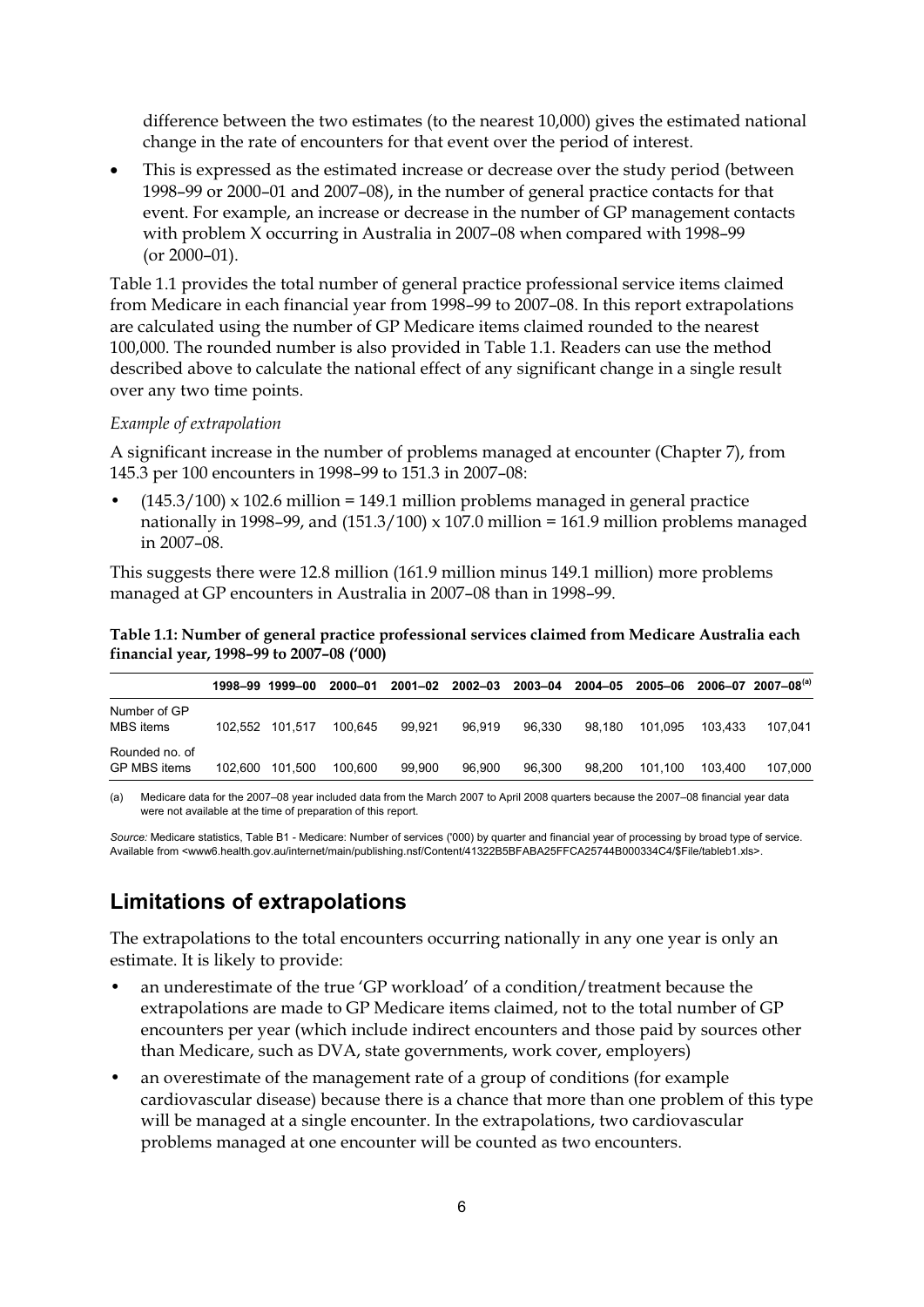Further, the base numbers used in the extrapolations are rounded to the nearest 100,000 and the extrapolations are rounded to the nearest 10,000. However, the rounding has been applied to all years, so the effect on measures of change will be very small. The extrapolation therefore still provides an indication of the size of the effect of measured change nationally.

## **2.5 Classification of data**

### **Reasons for encounter, problems managed and the process of care**

The following data elements are classified according to the International Classification of Primary Care—Version 2 (ICPC-2), a product of the World Organization of Family Doctors (Wonca)10, and the recommended Australian standard for classification of data from general practice or patient self-report<sup>11</sup>:

- $\bullet$ patient reasons for encounter (RFEs)
- problems managed
- $\bullet$ clinical treatments (for example, counselling, advice)
- $\bullet$ procedural treatments
- $\bullet$ referrals
- $\bullet$ investigations ordered (including pathology, imaging and other investigations).

### **Coding of data**

The above data elements are coded in more detail using ICPC-2 PLUS<sup>12</sup>, an interface terminology developed by the FMRC from all the terms used by GPs in studies such as the Australian Morbidity and Treatment Survey 1990–9113, the Morbidity and Therapeutic Index 1992–1998 (a clinical audit tool that was available to GPs) and BEACH 1998–2008, that together have included about 2 million encounter records. These terms are classified according to ICPC-2 to ensure international standards for reporting.

When the free-text data are received from the GPs, trained secondary coders (who are undergraduate students studying health information management or medical science) code the data in more specific terms using ICPC-2 PLUS. This ensures high coder reliability, and automatic classification of the concept, and gives the ability to 'ungroup' such ICPC-2 rubrics as 'other diseases of the circulatory system' and select a specific disease from the terms within it.

### **Presentation of data classified in ICPC-2**

Statistical reporting is almost always at the level of the ICPC-2 classification (for example, acute otitis media/myringitis—ICPC-2 code H71). However, there are some exceptions where data are grouped either above the ICPC-2 level or across the ICPC-2 level. These grouped morbidity, pathology and imaging codes are defined in Appendix 5, and chronic morbidity groups are provided in Appendix 6.

#### **Reporting morbidity with groups of ICPC-2 codes**

When recording problems managed, the GP is not always very specific. For example, in recording the management of diabetes, they may simply record the problem as 'diabetes'. In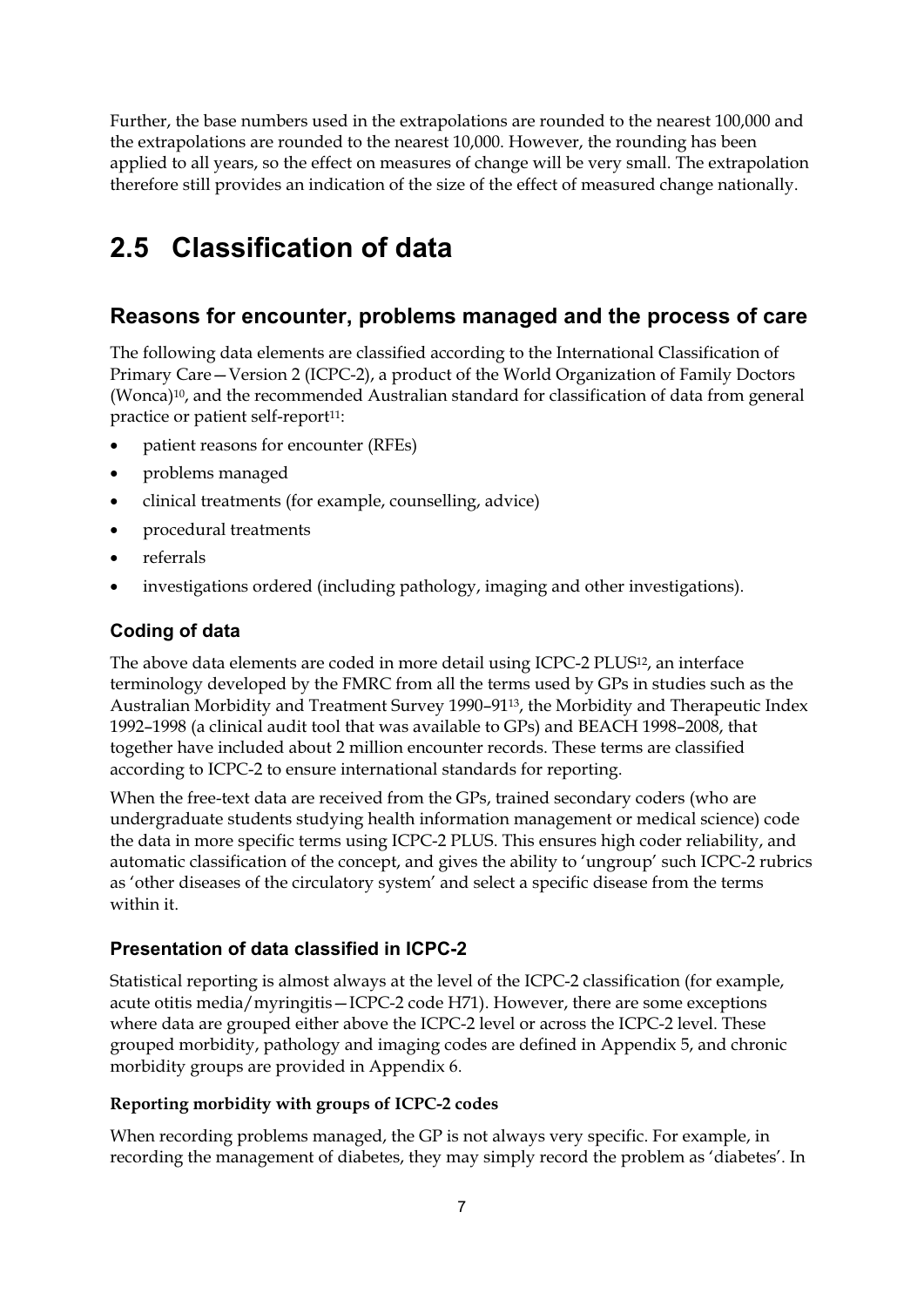ICPC-2, 'diabetes unspecified' is classified as non-insulin-dependent diabetes (code T90). There is another code for insulin-dependent diabetes (T89). In some cases the GP may simply have failed to specify that the patient had insulin-dependent diabetes. The research team therefore feels that for national data reporting, it is more reliable to group the two codes T90 and T89 and label this 'Diabetes—all\*'—the asterisk indicating that multiple ICPC-2 codes (as in this example) or ICPC-2 PLUS codes (see below) are included. A list of codes included in these groups are provided in Appendix 5.

#### **Reporting morbidity across ICPC-2 PLUS codes**

In other cases a concept can be classified within (but be only part of) multiple ICPC-2 codes. For example, osteoarthritis is classified in ICPC-2 in multiple broader codes according to site, for example L92—shoulder syndrome (includes bursitis, frozen shoulder, osteoarthritis of shoulder, rotator cuff syndrome). When reporting osteoarthritis in this publication, all the more specific osteoarthritis ICPC-2 PLUS terms are taken from all the appropriate ICPC-2 codes and grouped. This group is labelled 'Osteoarthritis\*'—the asterisk again indicating multiple codes, but in this case they are PLUS codes rather than ICPC-2 codes. A list of codes included in these groups are provided in Appendix 5.

#### **Reporting chronic morbidity**

To identify chronic conditions, a chronic condition list<sup>14</sup> classified according to ICPC-2 was applied to the BEACH data set. In general reporting, both chronic and non-chronic conditions (for example, diabetes and gestational diabetes) may have been grouped together when reporting (for example, diabetes - all\*). When reporting chronic morbidity, only problems regarded as chronic have been included in the analysis. Where the group used for the chronic analysis differs from that used in other analyses in this report, they are marked with a double asterisk. Codes included in the chronic groups are provided in Appendix 6.

#### **Reporting pathology and imaging test orders**

All the pathology and imaging tests ordered by the GPs are coded very specifically in ICPC-2 PLUS, but the ICPC-2 classifies pathology and imaging tests very broadly (for example, a test of cardiac enzymes is classified in K34—Blood test associated with the cardiovascular system; a CT scan of the lumbar spine is classified as L41—Diagnostic radiology/imaging of the musculoskeletal system). In Australia, the Medicare Benefits Schedule (MBS) classifies pathology and imaging tests in groups that are relatively well recognised. The team therefore re-grouped all pathology and imaging ICPC-2 PLUS codes into MBS standard groups. This allows comparison of data between data sources. These groups are marked with an asterisk and included in Appendix 5.

## **Classification of pharmaceuticals**

Pharmaceuticals that are prescribed, provided by the GP or advised for over-the-counter purchase are coded and classified according to an in-house classification, the Coding Atlas for Pharmaceutical Substances (CAPS).

This is a hierarchical structure that facilitates analysis of data at a variety of levels, such as medication class, medication group, generic composition and brand name.

Strength and regimen are independent fields that, when combined with the CAPS code, give an opportunity to derive the prescribed daily dose for any prescribed medication or group of medications.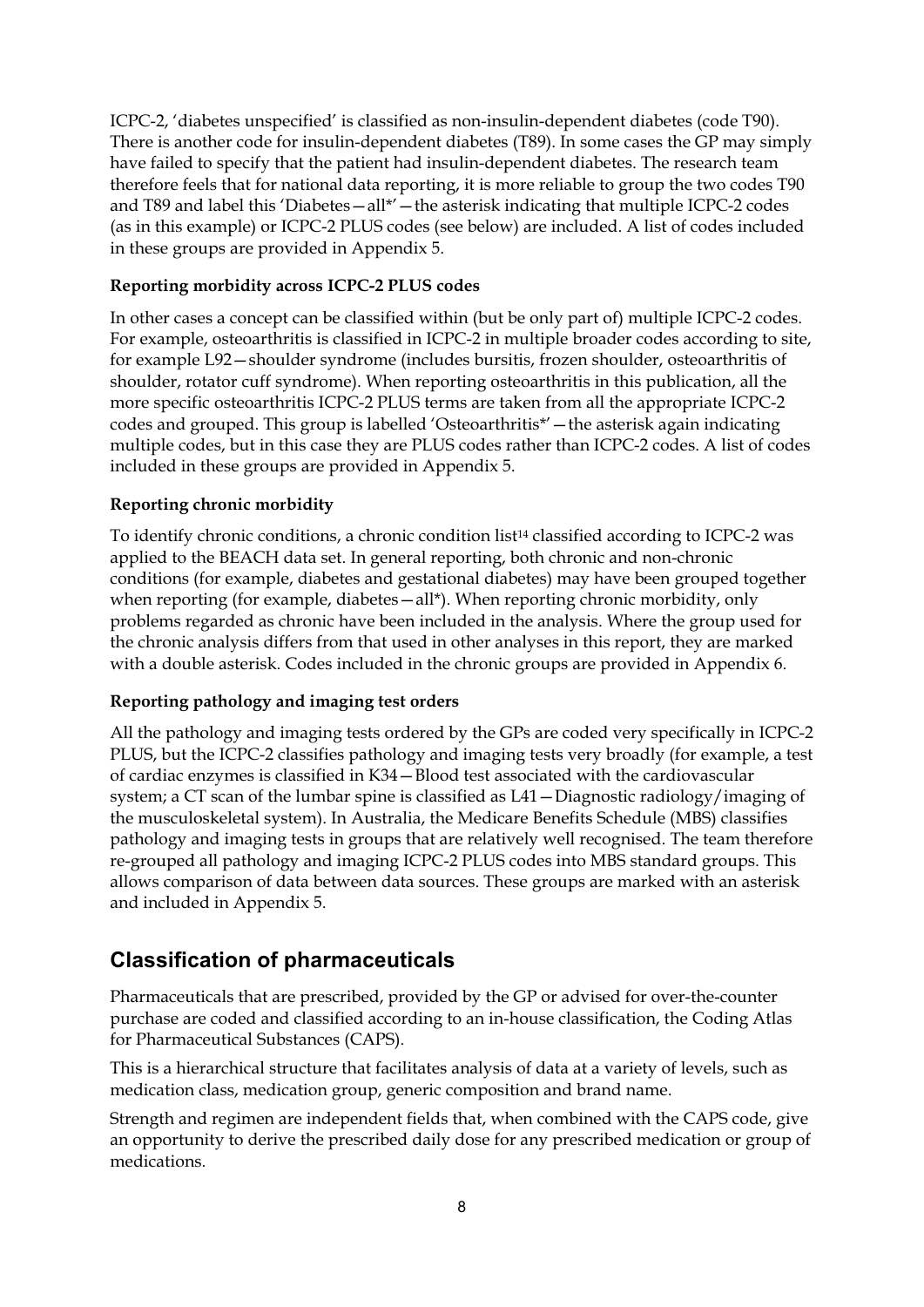CAPS is mapped to the Anatomical Therapeutic Chemical (ATC)15 classification, which is the Australian standard for classifying medications at the generic level.

The ATC has a hierarchical structure with five levels. For example:

- $\bullet$ Level 1: C—Cardiovascular system
- -Level 2: C10—Serum lipid reducing agents
- -Level 3: C10A—Cholesterol and triglyceride reducers
- $\bullet$ Level 4:C10AA—HMG CoA reductase inhibitors
- $\bullet$ Level 5: C10AA01—Simvastatin (the generic drug).

#### **Reporting pharmaceutical data**

For pharmaceutical data, there is the choice of reporting in terms of the CAPS coding scheme or the ATC. They each have advantages in different circumstances.

In the CAPS system, a new drug enters at the product and generic level, and is immediately allocated a generic code. Therefore, the CAPS classification uses a bottom–up approach.

In the ATC, a new generic may initially enter the classification at any level (1 to 5), not necessarily always at the generic level. Reclassification to lower ATC levels may occur later. Therefore, the ATC uses a top–down approach.

When analysing medications across time, a generic medication that is initially classified to a higher ATC level will not be identifiable in that data period and may result in under-enumeration of that drug during earlier data collection periods.

In measuring changes in medications over time, the team chose to report at Level 2 of the ATC (which is more stable over time than Level 3), and in CAPS for the generic-level drugs*.*

## **2.6 Changes to data elements and reporting methods**

Changes in data elements and reporting methods have occurred on occasion over the 10 years of the BEACH study:

- More detailed coding systems for pharmaceuticals, pathology and imaging test orders were developed, and these were applied from year 3 (2000–01) onwards. In these cases, change is measured from 2000–01 because earlier years are not comparable.
- Two changes were made to the BEACH form from 2005–06 onwards to capture practice nurse activity associated with the GP–patient consultations. From 2005–06 onwards:
	- GPs could record multiple (up to three) Medicare item numbers
	- in the 'other treatments' section, for each problem managed, the GP was asked to tick the practice nurse box if the treatment recorded was provided by the practice nurse rather than by the GP. If the box was not ticked, the research team assumed that the GP gave the treatment.

These two changes have implications for the reporting of Medicare/DVA-claimable encounters (Chapter 5), practice nurse activity (Chapter 13) and other treatments (Chapter 10).